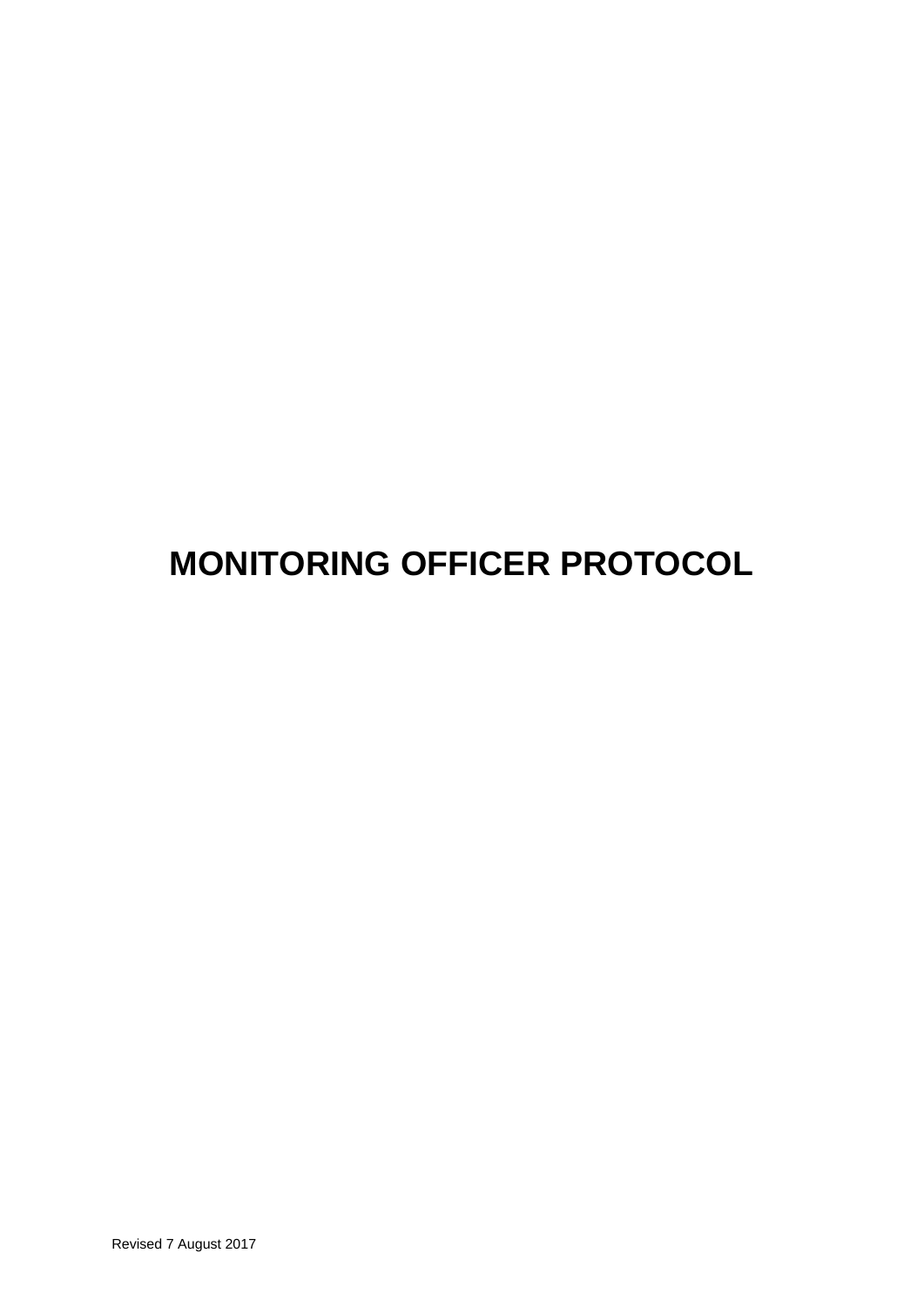## **1. Introduction to Statutory Responsibilities**

- 1.1 The Monitoring officer is a statutory appointment pursuant to section 5 of the Local Government and Housing Act 1989. This Protocol provides some general information on how those statutory requirements will be discharged.
- 1.2 The role of the Monitoring Officer rests with the Service Director Legal, Governance and Commissioning.
- 1.3 The Monitoring Officer has a broad role in ensuring the lawfulness and fairness of corporate decision making, ensuring compliance with Codes and Protocols, promoting good governance and high ethical standards.
- 1.4 A summary list of the Monitoring Officer's responsibilities appears in the Annex attached. The Monitoring Officer's ability to discharge these duties and responsibilities will depend, to a large extent, on Members and Officers:-
	- (a) complying with the law (including any relevant Codes of Conduct);
	- (b) complying with any general guidance, codes or protocols issued from time to time, by the Standards Committee and the Monitoring Officer;
	- (c) making lawful and proportionate decisions: and
	- (d) generally, not taking action that would bring the Council, their offices or professions into disrepute.

## **2. Working Arrangements**

- 2.1 Having excellent working relations with Members and officers will assist in the discharge of the statutory responsibilities by the Monitoring Officer. Equally, a speedy flow of relevant information and access to debate (particularly at the **early stages** of any decision-making by the Council) will assist in fulfilling those responsibilities. Members and officers must, therefore, work with the Monitoring Officer (and his/her staff) to discharge the Council's statutory and discretionary responsibilities.
- 2.2 The following arrangements and understandings between the Monitoring Officer, Members and Directors are designed to ensure the effective discharge of the Council's business and functions. The Monitoring Officer will:-

#### 2.2.1 **Resources**

- (a) report to the Council, as necessary on the staff, accommodation and resources s/he requires to discharge his/her statutory functions,
- (b) have sufficient resources to enable him/her to address any matters concerning his/her Monitoring Officer functions;
- (c) have control of a budget sufficient to enable him/her to seek Counsel's opinion on any matter concerning his/her functions.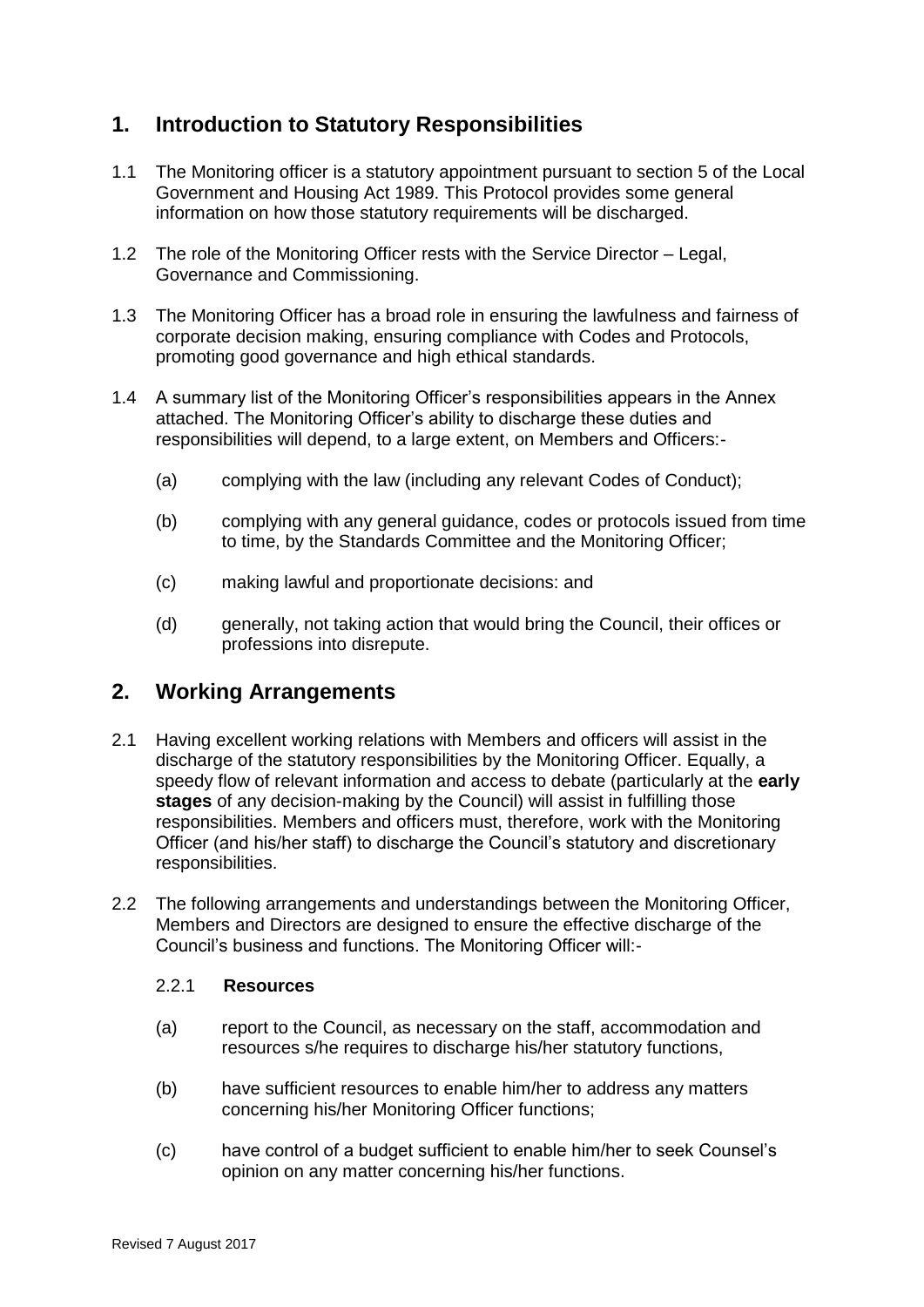(d) appoint a deputy and keep him/her briefed on any relevant issues that s/he may be required to deal with in the absence of the Monitoring Officer.

## 2.2.2 **Access to information/meetings**

- (a) be alerted by Members and officers to any issue(s) that may become of concern to the authority, including, in particular issues around legal powers to do something or not, ethical standards, probity, propriety, procedural or other constitutional issues that are likely to (or do) arise:
- (b) have advance notice, (including receiving agendas, minutes, reports and related papers) of all relevant meetings of the authority (including meetings at which officer delegated decisions are taken) at which a binding decision may be made (including a failure to take a decision where one should have been taken);
- (c) have the right to attend (including the right to be heard) any meeting of the authority (including meetings at which officer delegated decisions are taken) before any binding decision is taken (including a failure to take a decision where one should have been taken).
- (d) be a member of the Corporate Management Team and will have advance notice of those meetings, agenda and reports and the right to attend and speak.
- (e) in carrying out any investigation(s), have unqualified access to any information held by the Council and to any officer who can assist in the discharge of his/her functions:

#### 2.2.3 **Relationships**

- (a) ensure the other statutory officers (Head of Paid Service and the Section 151 Officer) are kept up to date with relevant information regarding any legal, ethical standards, probity, propriety, procedural or other constitutional issues that are likely to (or do) arise;
- (b) meet regularly with the Head of Paid Service and the Section 151 Officer to consider and recommend action in connection with Corporate Governance issues and other matters of concern regarding any legal, ethical standards, probity, propriety, procedural or other constitutional issues that are likely to (or do) arise;
- (c) have a close working relationship of respect and trust with the Mayor and the chairs of the Cabinet, Standards Committee, Scrutiny Committee and District Committees with a view to ensuring the effective and efficient discharge of Council business;
- (d) develop effective working liaison and relationship, with the Local Audit Framework and the Local Government and Social Care Ombudsman (including having the authority, on behalf of the Council, to complain to the same, refer any breaches or give and receive any relevant information,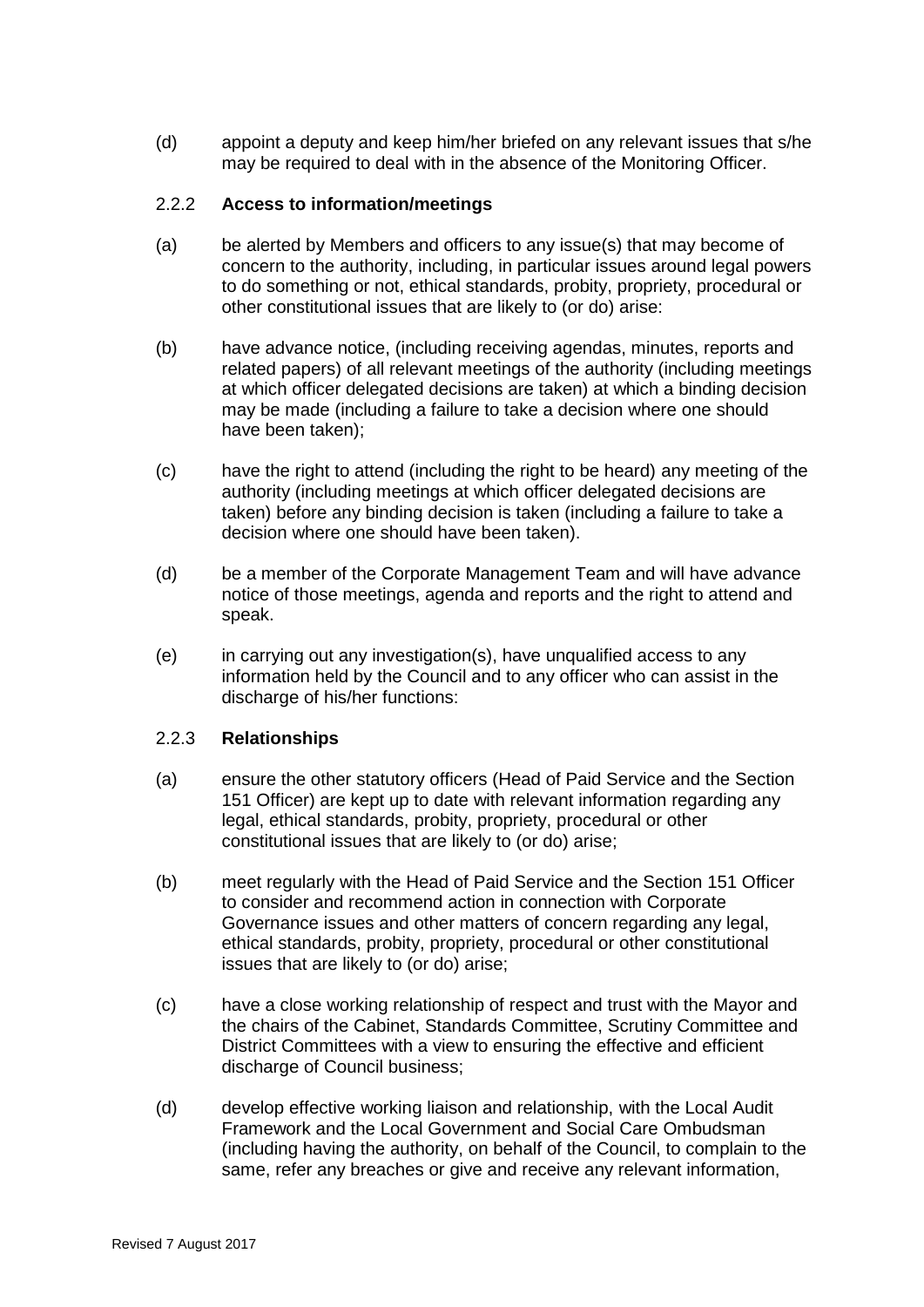whether confidential or otherwise, through appropriate protocols, if necessary);

- (e) in consultation, as necessary, with the Leader, Cabinet and Standards Committee, defer the making of a formal report under Section 5 Local Government and Housing Act 1989 where another investigative body is involved;
- (f) make arrangements to ensure effective communication between his/her office and clerks to parish councils on Monitoring Officer and Standards Committee issues.

### 2.2.4 **Standards Matters**

- (a) give informal advice and undertake relevant enquiries into allegations of misconduct and, if appropriate, make a written report to the Standards Committee (unless the Chair of Standards Committee agrees a report is not necessary) if, in the opinion of the Monitoring Officer, there is a serious breach of the Members Code of Conduct,
- (b) subject to the approval of the Standards Committee, be responsible for preparing any training programme for Members on ethical standards and Code of Conduct issues.
- (c) provide information in response to a contact from a member of the public about an elected member(s) provided that it would not compromise the Monitoring Officer should a formal complaint be made subsequently by the member of the public.

#### 2.2.5 **Constitution**

Review and monitor the Constitution in accordance with Article 15.1 of the Constitution and consult with the Chief Finance Officer and Head of Paid Service before taking any report to the relevant committee to approve amendments to the Constitution

## **3. Member and Officer Responsibilities**

To ensure the effective and efficient discharge of the arrangements set out in paragraph 2 above, Members and officers will report any breaches of statutory duty procedures and other vires or constitutional concerns to the Monitoring Officer, as soon as practicable.

## **4. Advice**

The Monitoring Officer is also available for Members and officers to consult on any issues relating to the Council's legal powers, possible maladministration, impropriety and probity issues, or general advice on the constitutional arrangements (eg Council Procedure Rules, Policy Framework, Terms of Reference, Scheme of Delegations, etc).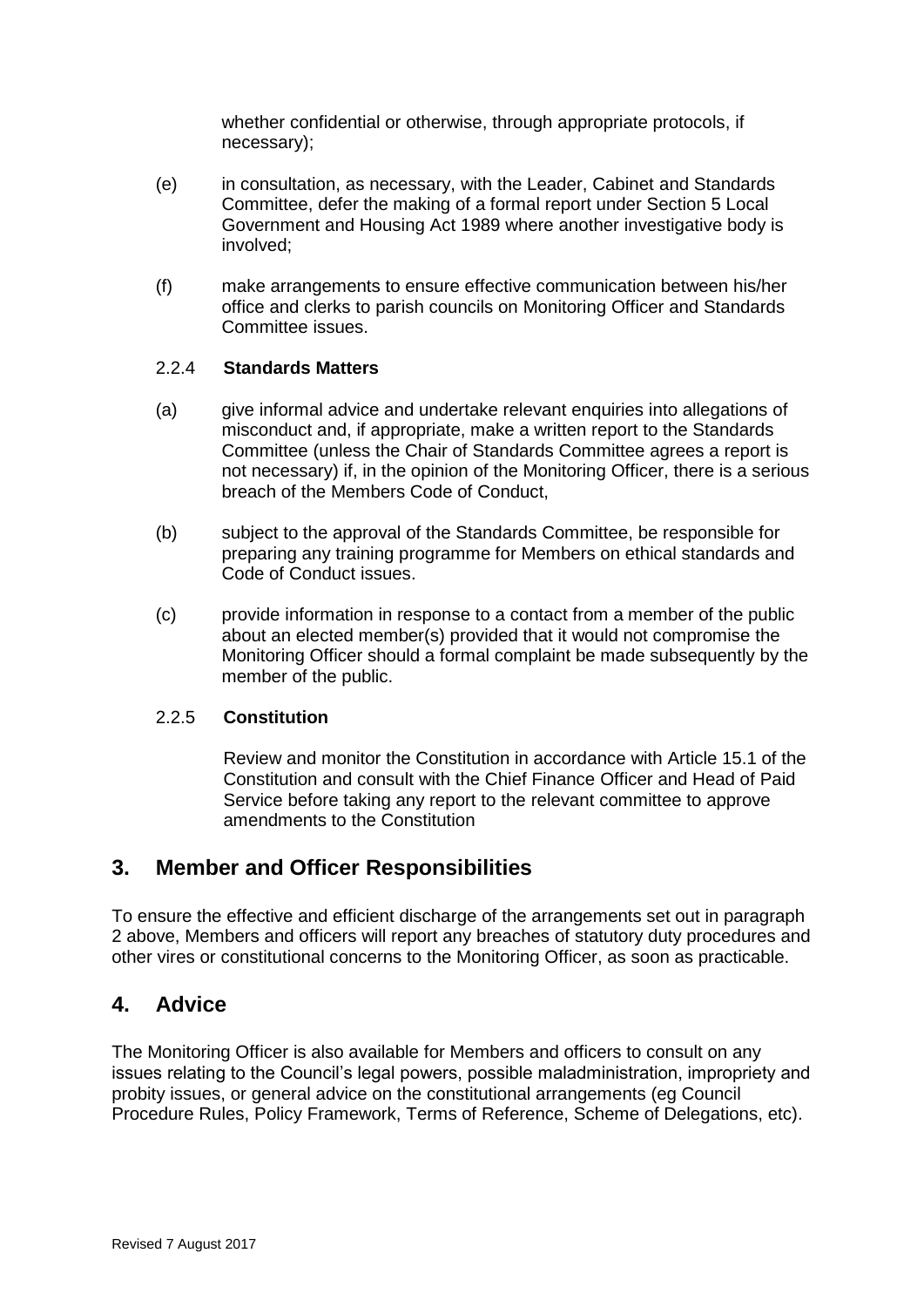## 4.1 **Working Arrangements**

The following arrangements and understandings between the Monitoring Officer and colleagues and members are designed to help ensure the effective discharge of their functions:-

#### **Meetings**

- 4.1.1 The Monitoring Officer will have advance notice of all meetings whether informal or formal between Chief Officers and members of the Cabinet or Chairs of Committees, where any procedural, vires or other constitutional matters are likely to arise;
- 4.1.2 The Monitoring Officer will have advance notice (including receiving Agendas, Minutes, Reports and related papers) of all relevant meetings of the Council at which a binding decision of the Council may be made (including a failure to take a decision where one should have been taken) at or before the Council, Cabinet, Cabinet Member, Committee meetings or Executive Management Team;
- 4.1.3 The Monitoring Officer will have the right to attend any meeting of the Council (including the right to be heard) before any binding decision is taken by the Council (including a failure to take a decision where one should have been taken) at or before the Council, Cabinet, Cabinet Member, Committee meetings or Executive Management Team.

#### **Miscellaneous**

The Monitoring Officer will:-

- (a) establish and maintain the Register of Members' Interests, and the Register of Gifts and Hospitality.
- (b) receive copies of certificates under the Local Authorities (Contracts) regulations 1997.
- (c) be the Proper Officer for Access for Information.
- (d) advise on whether executive decisions are within the Budget & Policy Framework.
- (e) be the primary Qualified Person for considering whether certain information is exempt from disclosure under the Freedom of Information Act.

## **5. Monitoring the Protocol**

Annually, the Monitoring Officer will report to the Standards Committee regarding whether the arrangements set out in the Protocol have been complied with and will include any proposals for amendments in the light of any issues that have arisen during the year.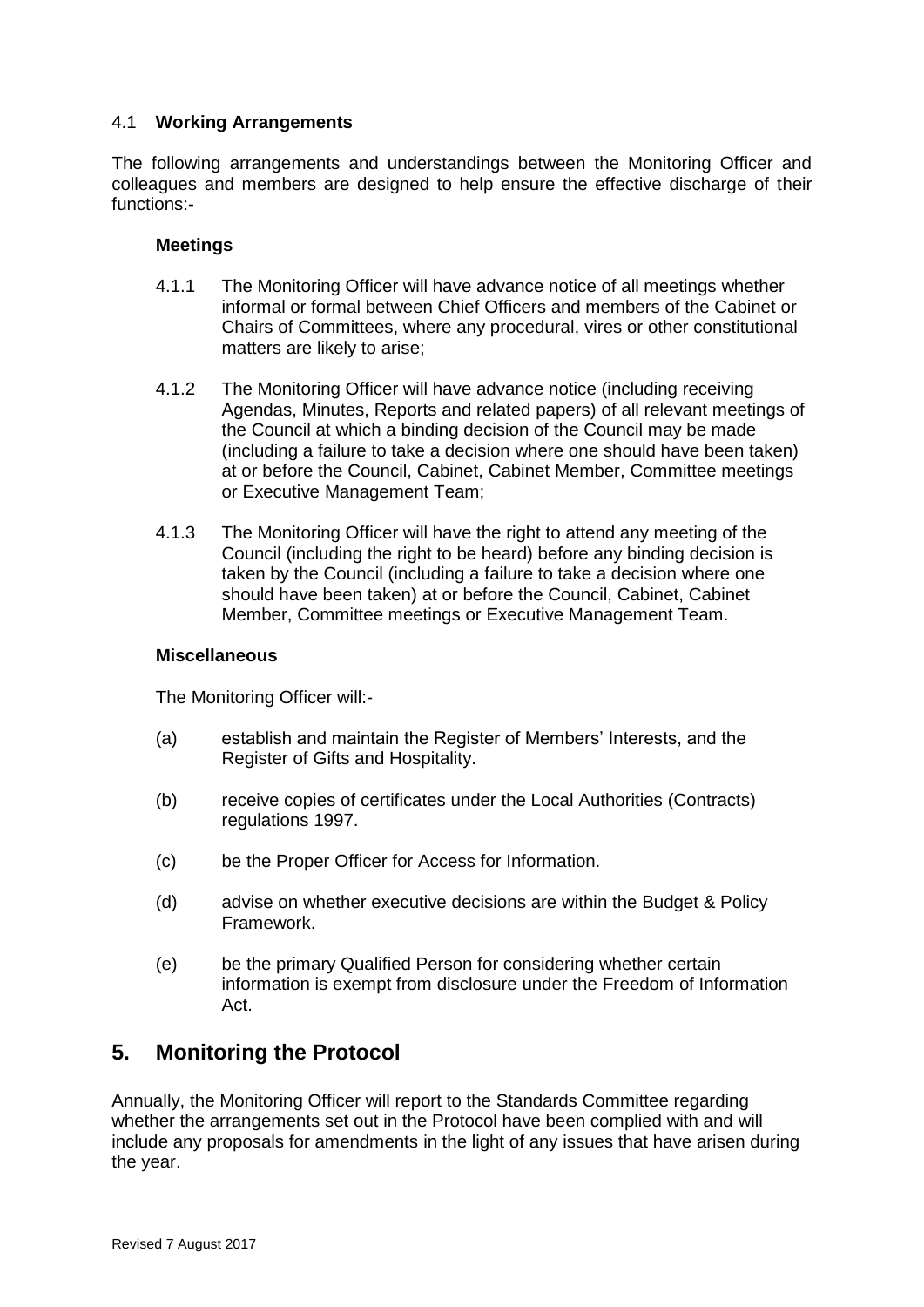# **6. Sanctions for Breach of Protocol**

Complaints of a breach of this Protocol by an Officer will be referred to the relevant Strategic Director and/or the Chief Executive for appropriate action to be considered, including disciplinary investigation if appropriate.